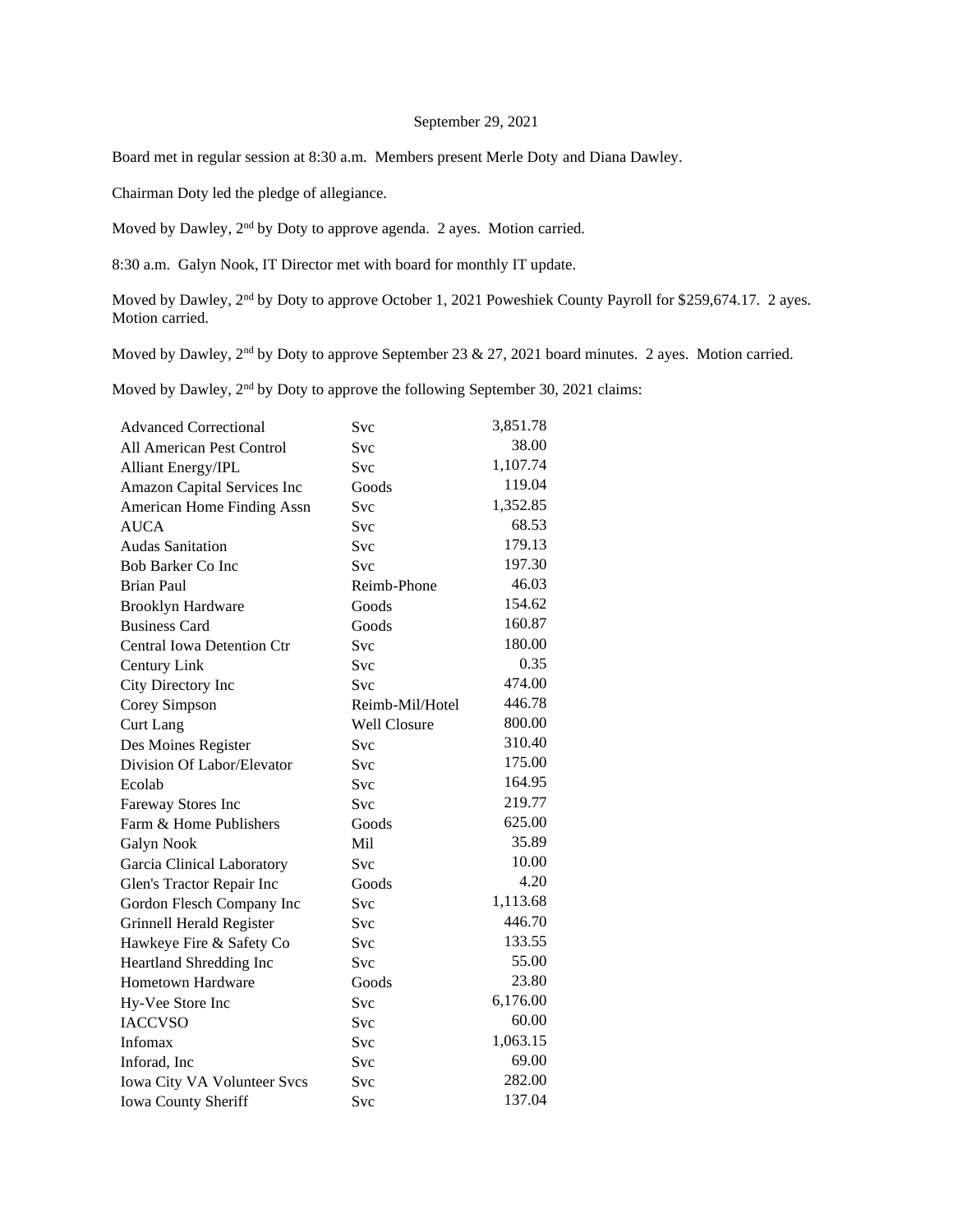| Iowa Emergency Vehicle Installs    | Svc             | 11,860.37 |
|------------------------------------|-----------------|-----------|
| Iowa Law Enforcement Academy       | Svc             | 275.00    |
| Judith Roland                      | Well Closure    | 500.00    |
| Keystone Laboratories              | Svc             | 245.00    |
| Kirk Berry                         | Well Closure    | 500.00    |
| Liftoff LLC                        | Svc             | 93.50     |
| Lora Wyckoff                       | Mil             | 71.78     |
| Mail Services LLC                  | Svc             | 5,886.99  |
| <b>Marshall County Auditor</b>     | Svc             | 300.00    |
| Matt Parrott/Storey Kenworthy      | Goods           | 205.49    |
| <b>MCI</b>                         | Svc             | 32.65     |
| Mid American Energy                | Svc             | 132.41    |
| Montezuma State Bank               | Svc             | 27.20     |
| Petty Cash                         | Goods           | 40.87     |
| <b>Pitney Bowes</b>                | Svc             | 218.01    |
| Poweshiek County Extension         | Svc             | 70.00     |
| Premier Office Equip/RK Dixon      | Svc             | 188.81    |
| <b>Quill Corporation</b>           | Svc             | 103.43    |
| Region 6 Housing Trust Fund        | Svc             | 12,916.00 |
| Reliance Telephone Inc             | <b>Svc</b>      | 350.00    |
| Robert Collum                      | Mil             | 18.75     |
| Robert Wilhelm                     | Reimb-Goods     | 115.51    |
| <b>Russ Schuck</b>                 | Reimb-Mil/Pstg  | 111.96    |
| Ryan Miller                        | Reimb-Meals     | 34.83     |
| <b>Sandy Ross</b>                  | Reimb-Goods/Mil | 215.87    |
| Schneider Geospatial, LLC          | Svc             | 2,325.00  |
| Secretary Of State                 | Svc             | 90.00     |
| <b>Signs By Fisher</b>             | Goods           | 504.49    |
| Sign-Up Ltd                        | Goods           | 47.00     |
| Sinclair Napa                      | Goods           | 12.69     |
| Snap On Tools                      | Goods           | 740.20    |
| <b>Summit Companies</b>            | Svc             | 295.00    |
| <b>Sutherland Printing</b>         | Svc             | 2,051.77  |
| <b>Swanson Services Corp</b>       | Svc             | 1,482.12  |
| Taylor Auto Body, Inc              | Svc             | 263.50    |
| The Depot Express                  | Goods           | 188.70    |
| The Record                         | Svc             | 183.00    |
| <b>TIAA Commercial Finance Inc</b> | Svc             | 309.22    |
| <b>TIP Rural Electric Coop</b>     | Svc             | 204.27    |
| Tom Kriegel                        | Reimb-Meal      | 9.06      |
| <b>Total Choice Shipping</b>       | Svc             | 13.37     |
| <b>United States Cellular</b>      | <b>Svc</b>      | 173.51    |
| University Of Iowa Health Care     | Svc             | 2,300.20  |
| <b>UPH-Grmc Occupational Med</b>   | Svc             | 515.00    |
|                                    | Mil             | 21.29     |
| Uwe Meyer                          |                 | 80.31     |
| Vannoy Chevrolet Co<br>Verizon     | Svc             | 80.02     |
| Verizon Connect Nwf Inc            | Svc             | 1,262.82  |
| Verizon Wireless                   | Svc             | 150.00    |
|                                    | Svc             | 343.41    |
| West Payment Center                | Svc             |           |